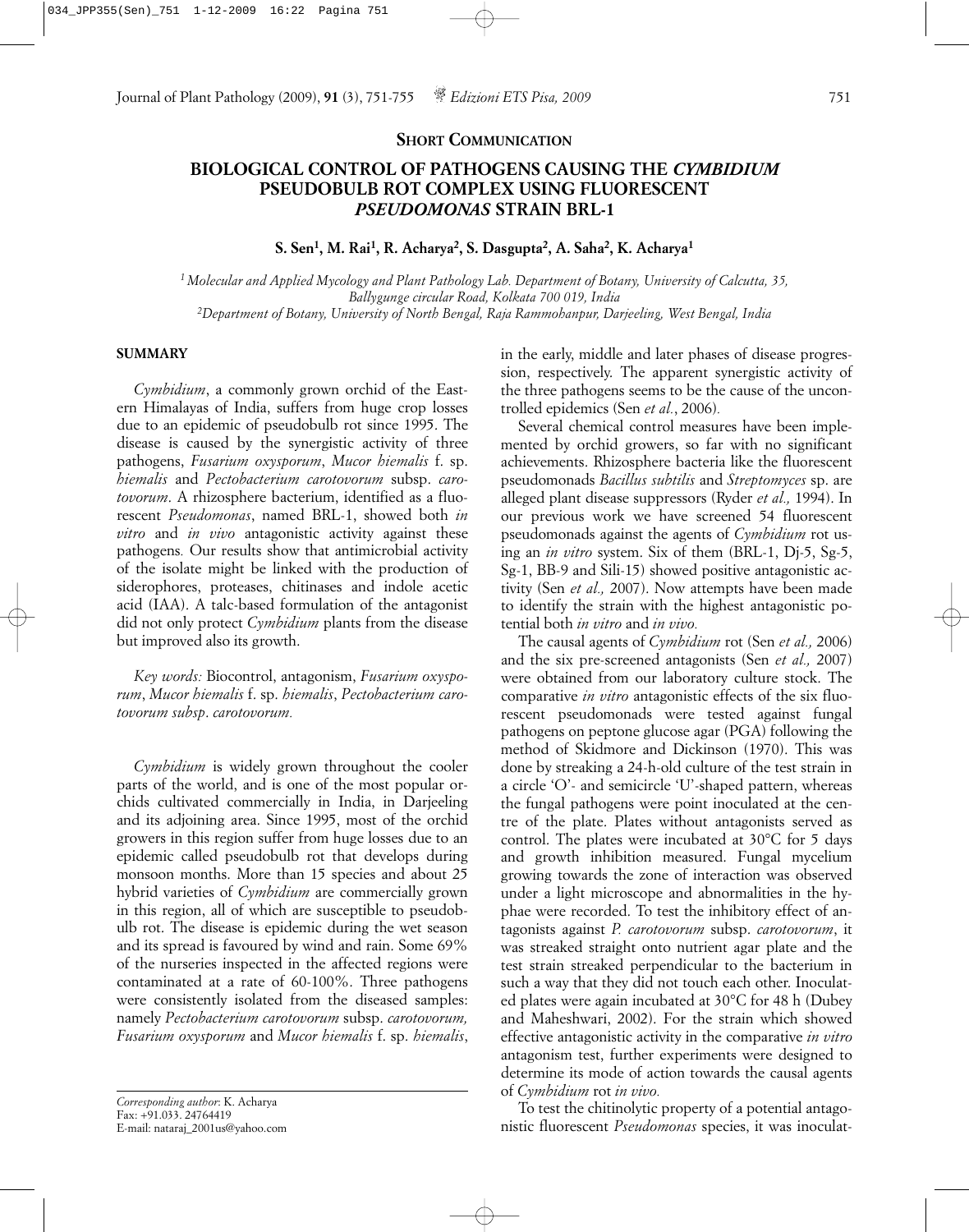ed on LB medium supplemented with 0.5% colloidal chitin. Plates were incubated at 30°C for three days. Formation of a clear halo region around the colonies indicated chitinase activity of the strain (Basha and Ulagnathan, 2002). Production of hydrolytic enzymes was qualitatively assayed in minimal medium containing gelatine, starch, pectin and carboxymethyl cellulose (CMC). Plates were incubated for 48 h at 30°C and formation of a clear zone around bacterial colonies was read as positive (Gaur *et al.*, 2004). Chrome Azurol S (CAS) agar medium was prepared as described by Schwyn and Neilands (1987) to detect siderophore production. CAS agar (blue agar) was inoculated at the centre of the plate with a 24 h old culture of the fluorescent *Pseudomonas* and kept for incubation at 30°C for 72 h. The change of the blue colour of the medium to orange or the presence of a yellow to light orange halo surrounding the bacterial colony indicates the production of siderophore. Production of hydrogen cyanide was tested qualitatively according the method of Wei *et al.* (1991). A strip of sterilized filter paper saturated with a solution containing picric acid 0.5% (yellow) and sodium carbonate (2%) was placed in the upper lid of a Petri dish. The Petri dishes were then sealed with parafilm and incubated at 30°C for 4 days. A change of colour of the filter paper strip from yellow to light brown, to brown or reddish brown was recorded as weak, moderate or strong cyanogenic potential, respectively. Indole acetic acid (IAA) production was quantified spectrophotometrically, growing the strain in 10 ml of minimal salt media supplemented with 100 µg/ml of tryptophan, and incubated at 30°C under shaking for 48 h. Broth culture was centrifuged at 7,500 rpm for 10 min. To 1 ml of culture supernatant, 2 ml of Salkovsky reagent were added and incubated at 30°C for 25 min. Absorption was read at 530 nm and IAA levels were quantified, using a standard curve (Gaur *et al.*, 2004).

A talc-based formulation of the antagonist was prepared using a method developed by Vidyasekaran and Muthamilan (1995) modified. Ten gram carboxy methyl cellulose (CMC) per kg of sterile talc was used as adhesive. The bacterial suspension  $(8x10^9 \text{ cfu/ml-1})$  was mixed with sterile talc  $(400 \text{ ml/kg}^{-1})$  and air dried (approximately to 35% w/w, moisture content). The formulation was stored at 4°C for up to 180 days. The antagonist in the talc-based formulation was monitored *in vitro* with respect to its shelf-life and viability under this storage condition. Survival of the bacterial population in the formulation was assayed at 30 days intervals using King's medium B in a dilution plate assay according to Vidyasekaran and Muthamilan (1995).

*In vivo* evaluation of talc-based formulation of a potential antagonist was performed in clay pots. Healthy, 2-month-old *Cymbidium* plantlets from a nursery were washed thoroughly with tap water and sown in pots filled with 3 kg non-sterile soil (3 part loam and 1 part mature cow manure). Inocula of fungal and bacterial pathogens were prepared in potato dextrose broth and nutrient broth, respectively and incubated in a rotary shaker at 150 rpm at 25±2°C. After 48 h incubation the bacterial culture was centrifuged (7,000 rpm for 15 min at 4°C). Pellets were washed with, and resuspended in sterile distilled water to a concentration of 10<sup>7</sup> cfu/ml<sup>-1</sup> (haemocytometer cell count). For fungal inoculum, after 96 h incubation at 30°C, cultures were filtered through cheesecloth to remove the mycelial mass. Microconidial (*F. oxysporum*) and zoospore (*M. hiemalis* f. sp. *hiemalis*) densities in the filtrate were determined using a haemocytometer and adjusted to 106 conidia or spores per ml<sup>-1</sup>. Soils was infested with the inocula before plantlets were transplanted in the pots and incubated for 2 days at 25±2°C. Two sets of treatments were de-

**Table 1.** Comparative analysis of *in vitro* inhibitory effect of six screened fluorescent *Pseudomonas* strains cultured as semicircular ('U'- shaped) and circular ('O'- shaped) streak, around *Mucor hiemalis f. sp. hiemalis*.

| Strains        |          | Colony diameter (in cm) of M. hiemalis f. sp. hiemalis after incubation period of |                 |                 |                 |                 |  |  |
|----------------|----------|-----------------------------------------------------------------------------------|-----------------|-----------------|-----------------|-----------------|--|--|
|                |          | 0h                                                                                | 24h             | 48h             | 72h             | 96h             |  |  |
| Control        |          | $0 \pm 0.00$                                                                      | $1.97 \pm 0.16$ | $3.65 \pm 0.4$  | $5.77 \pm 0.53$ | $7.62 \pm 0.51$ |  |  |
| $BRL-1$        | U        | $0 \pm 0.00$                                                                      | $0.66 \pm 0.12$ | $0.93 \pm 0.09$ | $1.67 \pm 0.08$ | $2.05 \pm 0.08$ |  |  |
|                | $\Omega$ | $0 \pm 0.00$                                                                      | $0.4 \pm 0.09$  | $0.76 \pm 0.21$ | $0.92 \pm 0.2$  | $1.06 \pm 0.16$ |  |  |
| $Dj-5$         | U        | $0 \pm 0.00$                                                                      | $0.91 \pm 0.09$ | $1.81 \pm 0.31$ | $2.22 \pm 0.48$ | $2.83 \pm 0.38$ |  |  |
|                | $\Omega$ | $0 \pm 0.00$                                                                      | $0.5 \pm 0.04$  | $1 \pm 0.1$     | $1.25 \pm 0.05$ | $1.55 \pm 0.05$ |  |  |
| B <sub>B</sub> | U        | $0 \pm 0.00$                                                                      | $1.3 \pm 0.14$  | $2.62 \pm 0.41$ | $3.82 \pm 0.23$ | $4.2 \pm 0.3$   |  |  |
|                | $\Omega$ | $0 \pm 0.00$                                                                      | $0.92 \pm 0.14$ | $1.57 \pm 0.41$ | $2.02 \pm 0.23$ | $2.15 \pm 0.3$  |  |  |
| $Sg-5$         | U        | $0 \pm 0.00$                                                                      | $1.47 \pm 0.04$ | $2.4 \pm 0.12$  | $3.85 \pm 0.04$ | $4.4 \pm 0.07$  |  |  |
|                | $\Omega$ | $0 \pm 0.00$                                                                      | $1 \pm 0.04$    | $1.5 \pm 0.12$  | $1.92 \pm 0.04$ | $2.5 \pm 0.07$  |  |  |
| $Sg-1$         | U        | $0 \pm 0.00$                                                                      | $1.1 \pm 0.27$  | $2.03 \pm 0.2$  | $3.83 \pm 0.22$ | $4.4 \pm 0.34$  |  |  |
|                | $\Omega$ | $0 \pm 0.00$                                                                      | $1.02 \pm 0.27$ | $1.65 \pm 0.2$  | $1.95 \pm 0.22$ | $2.37 \pm 0.34$ |  |  |
| Sili-15        | U        | $0 \pm 0.00$                                                                      | $1.37 \pm 0.11$ | $2.12 \pm 0.16$ | $3.57 \pm 0.22$ | $4.62 \pm 0.14$ |  |  |
|                | $\Omega$ | $0 \pm 0.00$                                                                      | $0.75 \pm 0.11$ | $1.77 \pm 0.16$ | $2.67 \pm 0.22$ | $2.87 \pm 0.14$ |  |  |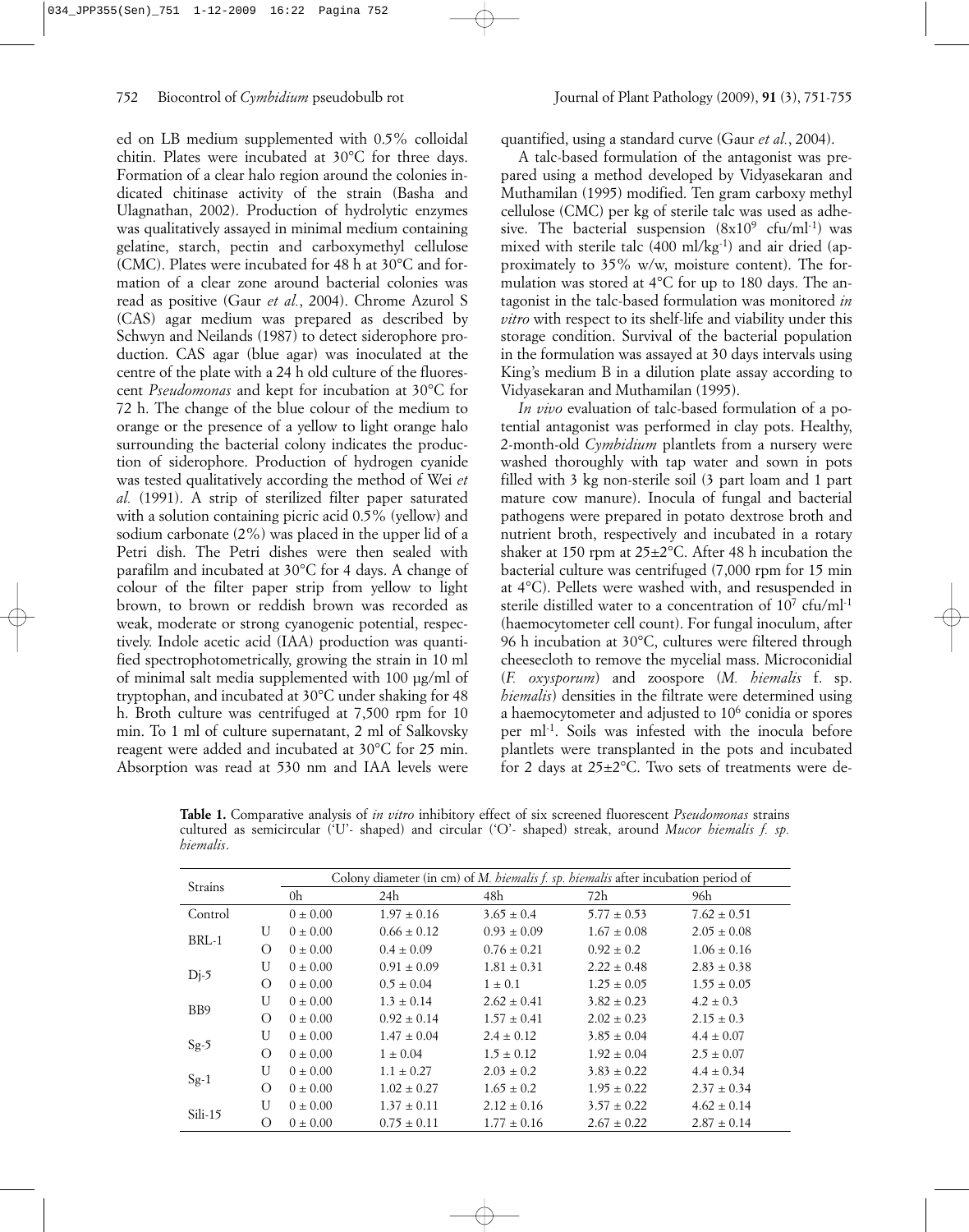vised: (i) soil was infested with all three pathogens and *Cymbidium* bulbs and roots were uniformly coated with the talc-based formulation of the antagonist; (ii) soil was infested with all three pathogens before transplanting *Cymbidium* plantlets. Each treatment consisted of 30 plants (3 plants per pot and 10 replicates). One set of 30 plants was not inoculated and served as controls. Disease intensity was assayed periodically (15 days interval up to 60 days) as the percentage of pseudobulb and roots infected by the pathogens. Four randomly selected bulbs per treatment were uprooted and intensity of disease recorded.

In an *in vitro* assay six pre-screened antagonists were evaluated against all the pathogens by dual plate culture technique. In dual culture, growth inhibitions of fungal pathogens (*F. oxysporum* Schlecht and *M. hiemalis* f. sp. *hiemalis*) were variably inhibited by all the six strains, as shown by a clear inhibition of colony growth (Table 1 and 2). In all cases, the mycelia in the interaction zone stopped growing and gradually lost vigour. The bacterial pathogen (*P. carotovorum subsp*. *carotovorum*) was also inhibited by the antagonists (Fig. 1). The fluorescent *Pseudomonas* strain BRL-1 appeared to be the strongest antagonist. Effects of this bacterium were hyphal shrivelling, swelling, fragmentation, short branching, coagulation of cytoplasm and, ultimately, lysis (Fig. 2b and 2d).

The production of different secondary metabolites by BRL-1 in an *in vitro* system (siderophores, hydrolytic



**Fig. 1.** Growth inhibition of *Pectobacterium carotovorum subsp*. *carotovorum* (PC) by the six screened fluorescent *Pseudomonas* (see also text).



**Fig. 2.** Effects of strain BRL-1 on mycelia of tested fungi. a. *F. oxysporum* mycelium grown on PGA (control); b. distorted mycelium of *F. oxysporum* present in the interacting zone when grown with the antagonist; c. mycelium of *Mucor hiemalis f. sp. hiemalis* grown on PGA (control); d. heavily damaged mycelium of *Mucor hiemalis f. hiemalis* found at the zone of interaction.

enzymes protease and chitinase and IAA) is presented in Table 3. Trivedi *et al.* (2008) reported that siderophores and chitinase are responsible for growth inhibition of plant pathogens, while Sharaf and Farrag (2004) reported that IAA reduces spore germination, mycelial dry weight and protein content of pathogenic fungi, thus preventing significantly any chance for disease induction by soil pathogens. Our study complements their findings by demonstrating considerable growth inhibition and morphological abnormalities of the hyphae by strain BRL-1.

Plants of treatment (i) where the bulbs were treated with the talc-based formulation of the antagonist and potted into pathogen-infested soil showed only 5-6% disease (Fig. 3). It was observed that the plants of this set were not only significantly protected from the disease but showed also healthy and vigorous growth. Plants from treatment (ii) where bulbs were potted into pathogen infested soil only, showed gradual increase in disease intensity, which reached more than 73% at 60 days after planting (Fig. 3). Plants of this set showed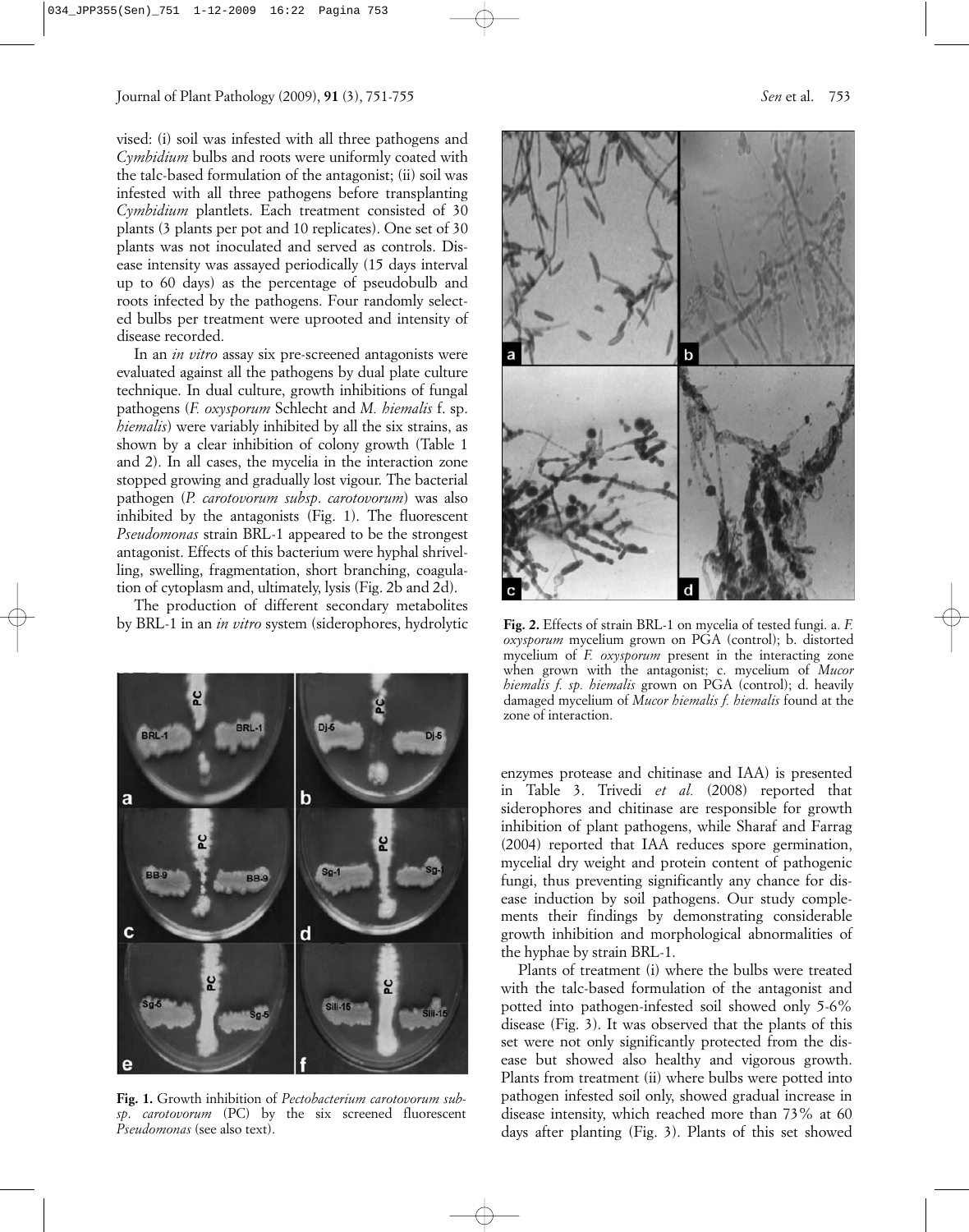| <b>Strains</b> |              | Colony diameter (in cm) of F. oxysporum after incubation period of |                 |                 |                 |                 |                 |  |
|----------------|--------------|--------------------------------------------------------------------|-----------------|-----------------|-----------------|-----------------|-----------------|--|
|                |              | 0h                                                                 | 24h             | 48h             | 72h             | 96h             | 120h            |  |
| Control        |              | $0 \pm 0.00$                                                       | $0.9 \pm 0.00$  | $2.3 \pm 0.11$  | $3.8 \pm 0.17$  | $4.9 \pm 0.15$  | $6.2 \pm 0.22$  |  |
| $BRL-1$        | U            | $0 \pm 0.00$                                                       | $0.16 \pm 0.08$ | $0.42 \pm 0.11$ | $0.9 \pm 0.2$   | $1.2 \pm 0.18$  | $1.26 \pm 0.19$ |  |
|                | $\Omega$     | $0 \pm 0.00$                                                       | $0 \pm 0.00$    | $0.49 \pm 0.03$ | $0.75 \pm 0.12$ | $0.88 \pm 0.01$ | $0.96 \pm 0.02$ |  |
| $Dj-5$         | $\mathbf{U}$ | $0 \pm 0.00$                                                       | $0.4 \pm 0.03$  | $0.7 \pm 0.12$  | $1.2 \pm 0.00$  | $1.75 \pm 0.05$ | $1.99 \pm 0.02$ |  |
|                | $\Omega$     | $0 \pm 0.00$                                                       | $0.25 \pm 0.05$ | $0.65 \pm 0.00$ | $0.98 \pm 0.00$ | $1.36 \pm 0.05$ | $1.5 \pm 0.00$  |  |
| B <sub>B</sub> | $\mathbf{U}$ | $0 \pm 0.00$                                                       | $0.37 \pm 0.08$ | $0.75 \pm 0.23$ | $1.7 \pm 0.38$  | $2.05 \pm 0.47$ | $2.19 \pm 0.58$ |  |
|                | $\Omega$     | $0 \pm 0.00$                                                       | $0.36 \pm 0.09$ | $0.82 \pm 0.16$ | $1.2 \pm 0.16$  | $1.5 \pm 0.2$   | $1.72 \pm 0.16$ |  |
| $Sg-5$         | $\mathbf{U}$ | $0 \pm 0.00$                                                       | $0.7 \pm 0.08$  | $1.6 \pm 0.14$  | $1.76 \pm 0.16$ | $1.96 \pm 0.12$ | $2.2 \pm 0.08$  |  |
|                | $\Omega$     | $0 \pm 0.00$                                                       | $0.8 \pm 0.04$  | $1.23 \pm 0.16$ | $1.6 \pm 0.14$  | $1.8 \pm 0.16$  | $1.9 \pm 0.12$  |  |
| $Sg-1$         | $\mathbf{U}$ | $0 \pm 0.00$                                                       | $0.67 \pm 0.14$ | $1.47 \pm 0.14$ | $1.67 \pm 0.19$ | $2.02 \pm 0.33$ | $2.47 \pm 0.48$ |  |
|                | $\Omega$     | $0 \pm 0.00$                                                       | $0.8 \pm 0.11$  | $1.45 \pm 0.16$ | $1.77 \pm 0.19$ | $1.96 \pm 0.27$ | $2.3 \pm 0.25$  |  |
| Sili-15        | $\mathbf{U}$ | $0 \pm 0.00$                                                       | $0.55 \pm 0.11$ | $1.5 \pm 0.15$  | $2.05 \pm 0.16$ | $2.35 \pm 0.3$  | $2.67 \pm 0.4$  |  |
|                | О            | $0 \pm 0.00$                                                       | $0.88 \pm 0.24$ | $1.63 \pm 0.12$ | $1.92 \pm 0.12$ | $2.23 \pm 0.12$ | $2.56 \pm 0.09$ |  |

**Table 2.** Comparative analysis of *in vitro* inhibitory effect of six screened fluorescent *Pseudomonas* strains cultured as semicircular ('U'- shaped) and circular ('O'- shaped) streak, around *Fusarium oxysporum*.

**Table 3.** Secondary metabolites production and enzymatic activity of fluorescent *Pseudomonas* BRL-1.

| Siderophore production | $^{+++}$       |  |
|------------------------|----------------|--|
| IAA production         | $^{+++}$       |  |
| Protease activity      | $^{++}$        |  |
| Chitinase activity     | $\overline{+}$ |  |
| Amylase activity       |                |  |
| Pectinase activity     |                |  |
| Cellulase activity     |                |  |
| HCN production         |                |  |

'+++' Strong production; '++' Moderate production; '+' Low production; '-' No production.



**Fig. 3.** *In vivo* effect of a talc-based formulation of strain BRL-1 for controlling *Cymbidium* rot. Values are the mean of four plants, randomly sampled. Columns denoted by a different letter differ significantly at  $p \le 0.05$ . Analysis by one-way ANOVA. Bars represent standard error (SE).

hollow and fibrous condition of both pseudobulb and root system.

On the basis of these studies it can be concluded that the fluorescent *Pseudomonas* BRL-1 isolate has antagonistic properties, possibly effected by siderophores, proteolytic enzymes, IAA and chitinolytic activity. It was also evident that application of the talc-based formulation of the antagonist not only protected plants from the disease but also induced more vigorous growth, thus proving useful for the control of *Cymbidium* pseudobulb rot in practice.

## **REFERENCES**

- Basha S., Ulagnathan K., 2002. Antagonism of *Bacillus* species (strain BC121) toward *Curvularia lunata. Current Science* **82**: 1457-1463.
- Dubey R.C., Maheshwari D.K., 2002. Practical Microbiology. S. Chand and Company Ltd., New Delhi, India.
- Gaur R., Shani N., Johri B.N., Rossi P., Aragno M., 2004. Diacetylphloroglucinol-producing pseudomonads do not influence AM fungi in wheat rhizosphere. *Current Science* **86**: 453-457.
- Ryder M.H., Stephens P.M., Bowen G.D., 1994. Improving plant productivity with rhizosphere bacteria. In: Ryder M.H., Stephens P.M. (eds). *Proceedings of the Third International Workshop on Plant Growth-Promoting Rhizobacteria. Adelaide, 1994*: 7-11.
- Schwyn B., Neilands J.B., 1987. Universal chemical assay for the detection and determination of siderophores. *Analytical Biochemistry* **160**: 47-56.
- Sen S., Acharya R., Saha A., Acharya K., 2006. A new report of *Cymbidium* pseudobulb rot orchestrated by *Erwinia carotovora, Fusarium oxysporum* and *Mucor hiemalis* f. *hiemalis*. *Plant Disease* **90**: 1460.